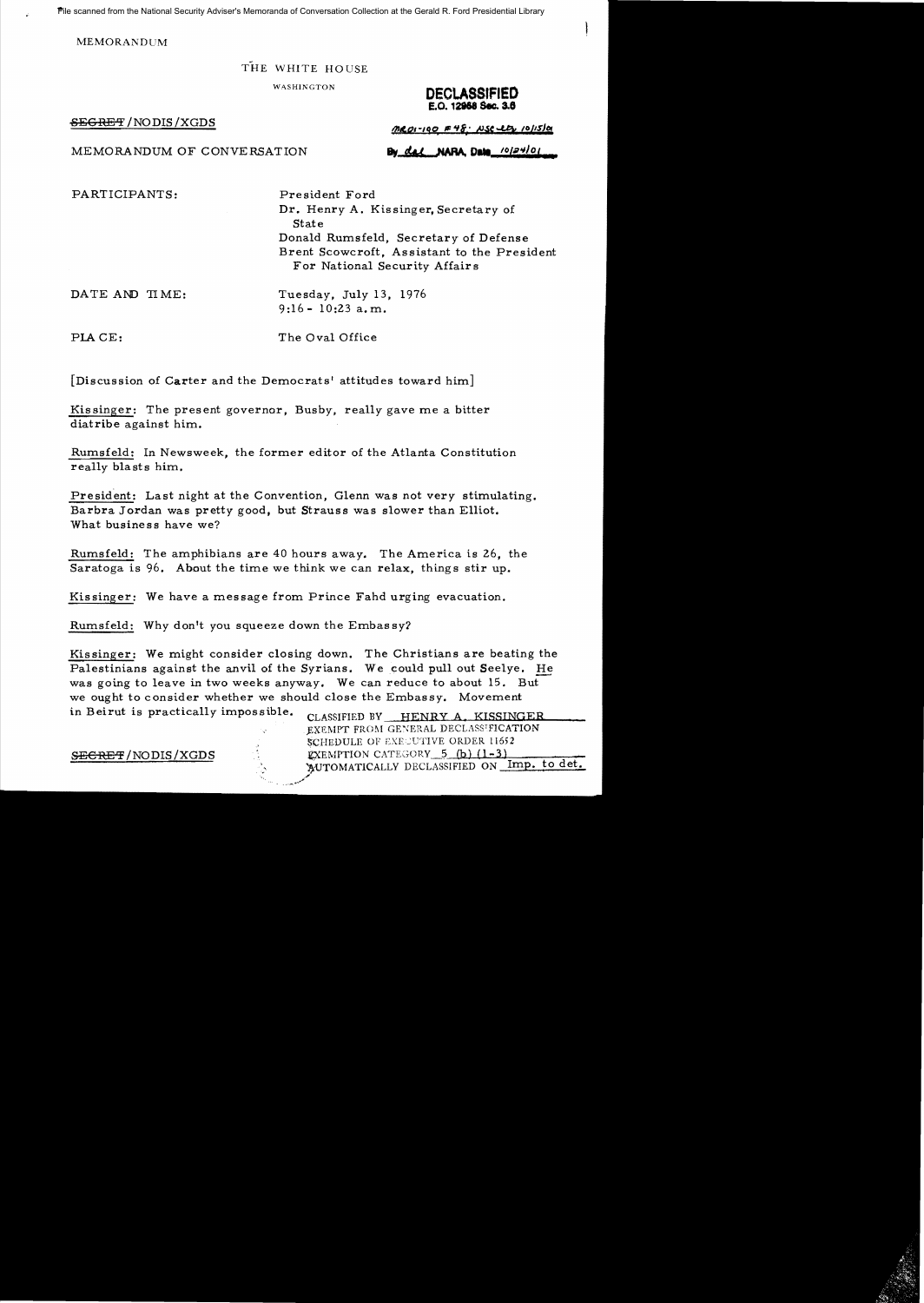And Arafat is saying now his greatest mistake has been moderation.

President: Let's get moving on it, but if a massacre starts, we have got to be very tough. Things are going to get worse, it seems.

Kissinger: Strategically we are in good shape. [He describes the possible outcomes. ]

President: I see we have a P-3 and frigate in Kenya.

Rumsfeld: Here is the present disposition and plan. [He describes the  $P-3$ . Frigate, and carrier task force. I suggest tentatively keep the carrier around Diego Garcia and let one ship of the task force make a port call at Momba sa. ]

President: Okay.

Kis singer: I like the port call idea, but let's just say the carrier is in the Indian Ocean, not off Kenya.

President: I saw Scranton on television. He sounded good to me.

Kissinger: It went a shade too far. He added a personal comment which was what the TV carried. I don't think Ambassadors should make personal statements, but it didn't make any substantive change. He just said he was "thrilled".

President: How about the resolutions?

Kissinger: Nothing has progressed that far. It could be that both would end up 8-7 -- which means not enough to pass.

Rumsfeld: Didn't Mobutu praise Amin and condemn Israel?

Kissinger: Publicly, but privately he thinks it was good.

Rumsfeld: I think we should make it tougher to do that. They know Amin is a bastard.

Kis singer: The hangup is the humiliation of this sort of invasion of an African country.

Rumsfeld: [Describes Ranger units and other outfits for special operations.]

I will develop a briefing to acquaint you with our capabilities.

**SECRET** / NODIS / XGDS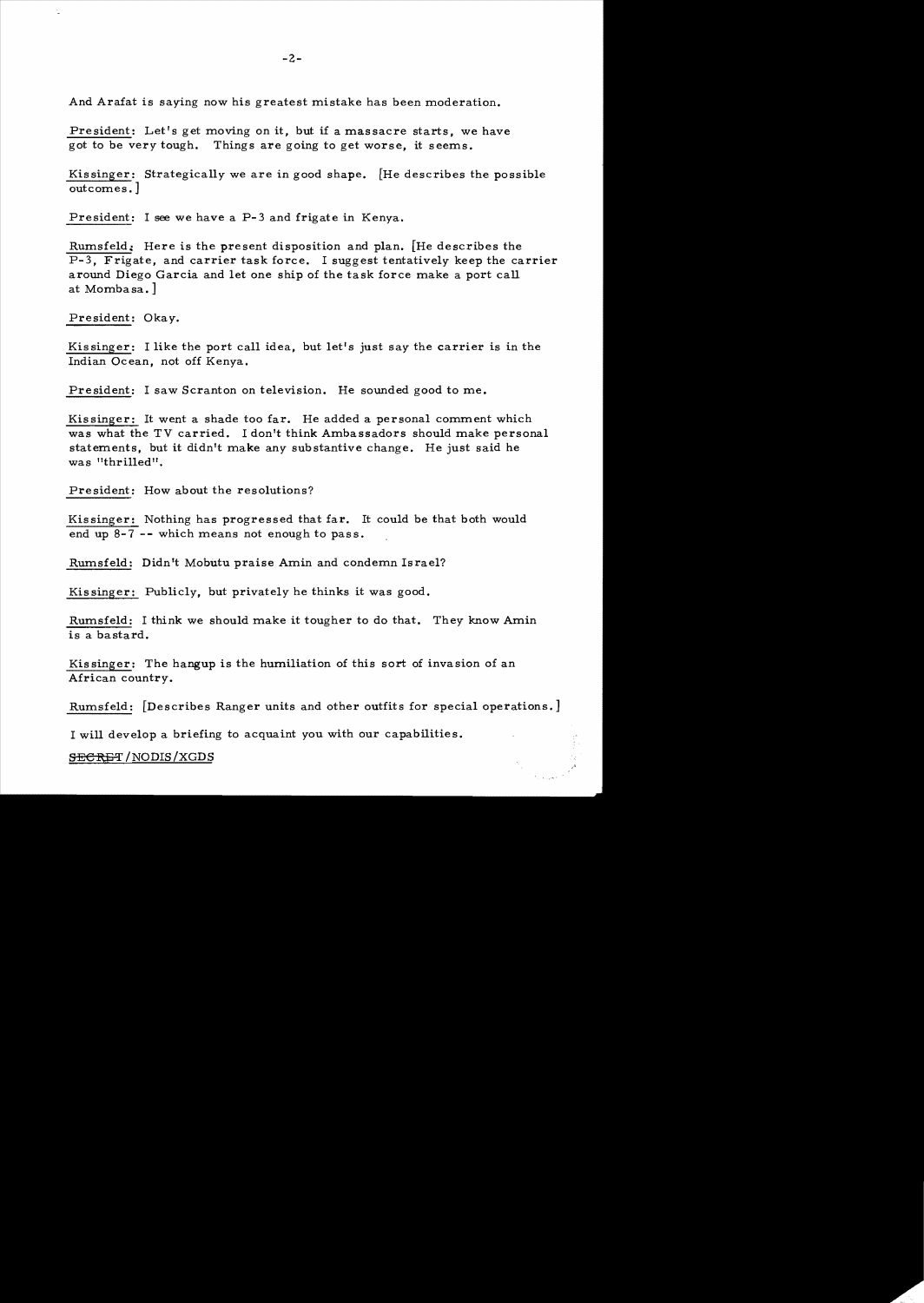Kissinger; Schaufele is continuing his consultations. Kaunda and Nyerere are worried that Machel will not be willing to stop the guerrilla operations. Kaunda, Nyerere and Khama are meeting in Lusaka on the 14th. We have a dispute with the British on when to replace Smith. They want him out now. I would keep him there as a bargaining chip until everything is ready.

Rumsfeld: I hope we keep the British out front. This is triky and could blow.

Kissinger: But it will surely blow if we do nothing.

We are having a Verification Panel meeting to elaborate the two options really open to us.

President; How are we on the Olympics?

ي.<br>محمد الري

Kissinger: I think you should stay out of it. If Peking thinks we are trying to force Taiwan in, we could end up in a confrontation with Peking. [Describes the PRC angle and the fact that they would prefer the  $LOC$ solution than the Canadian -- which is two Chinas.

Rurnsfeld: This is a very touchy issue, with real down- side potential with the American people. We shouldn't get it turned into a one-China two- China problem.

Kissinger: That is why we must stay out *ci* the substance and stick to the position that the host should not dictate the participation. Our position is that the Olympics are games, that participation is up to the IOC, and that the host's role is solely to provide facilities and it should not stipulate political conditions for attendance.

 $\label{eq:1} \frac{1}{\sqrt{2}}\left(\frac{1}{\sqrt{2}}\right)^{1/2}\frac{1}{\sqrt{2}}\frac{d^2}{dx^2}$ 

 $\mathcal{F} = \{ \mathbf{x}_i,$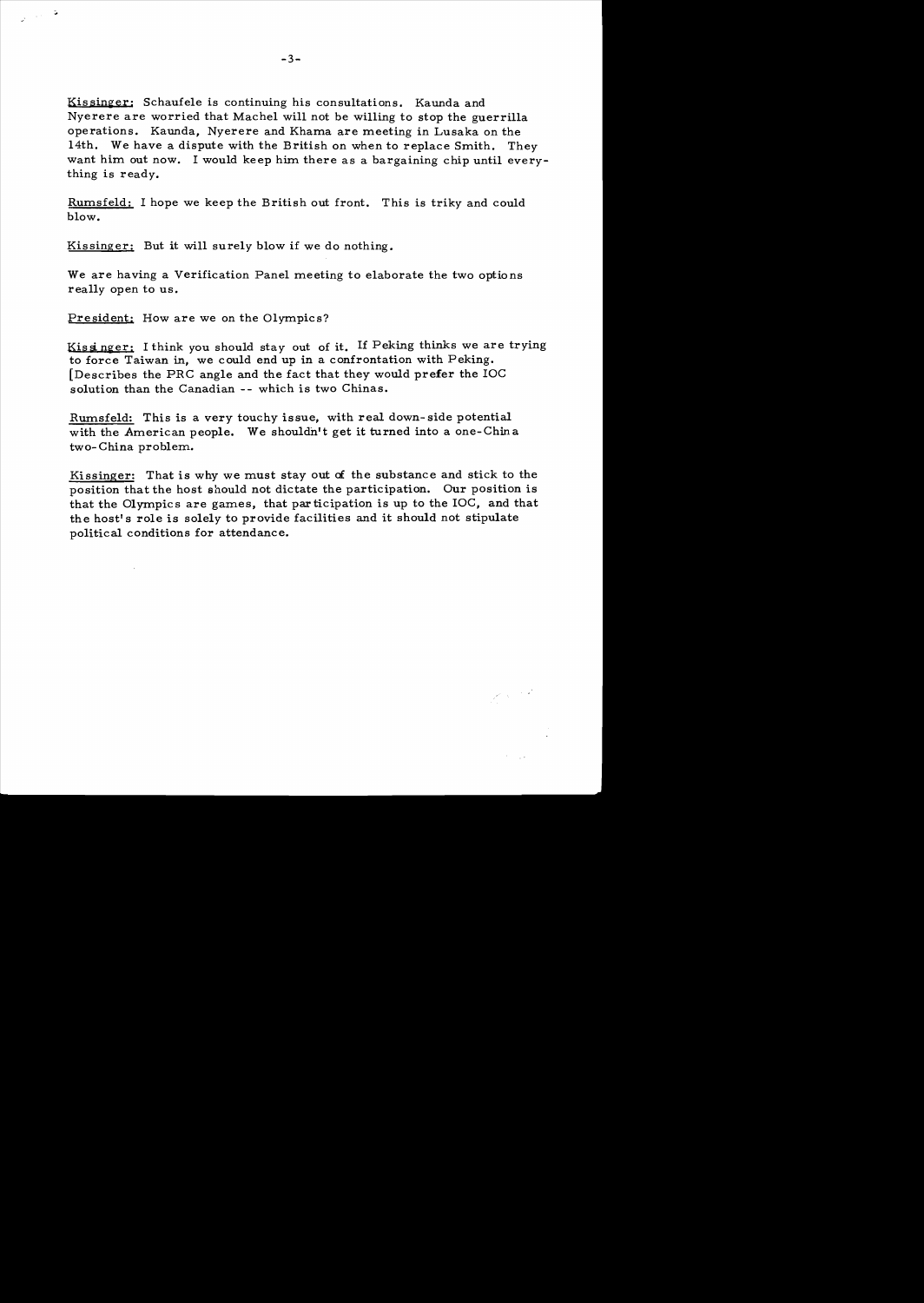J. PIRIR<br>J. 13 July 76 9:16-10:23 (Discussion of Canton & attitudes (mont him) R The present govern, Bushy, really gave me ce de bitter drotrise against bien.<br>R Ar heusevert, c former ecleter je Flante Crest evely blante hui " "<br>P Clemm was not very strimlater", fortun anno Cestret bussiness have me A The complete ere 40 hrs avon, Annuion is 26, can ulax things the ey. K We have a mog for Eskl so uniging <u> usace strir.</u> R Why drait you squeeze drune Embasy K We might considér closing donne. The Christoin 2 who ampage We can where to do t 15 But me ampt to consider whitchever should love intosty. Unescent in Burnt is fratically imposait mestat home and is saying une his<br>5 et une want 6 réduce à mechanisme Close Enduary K gthink we should do it in stages w/s creating a crissoir + letting < 160 think this is a lost charce, descended de est un a stagle - reduce - Embassy this weekend + then unpflite it went with P ( its quit manigen it but if the a manacu to get unique it selves

**DECLASSIFIED** AUTHORITY per me 01-100, # 48; nsc tts.10/16/01 BY  $\frac{1}{2}$  MLF, DATE  $\frac{3}{2}$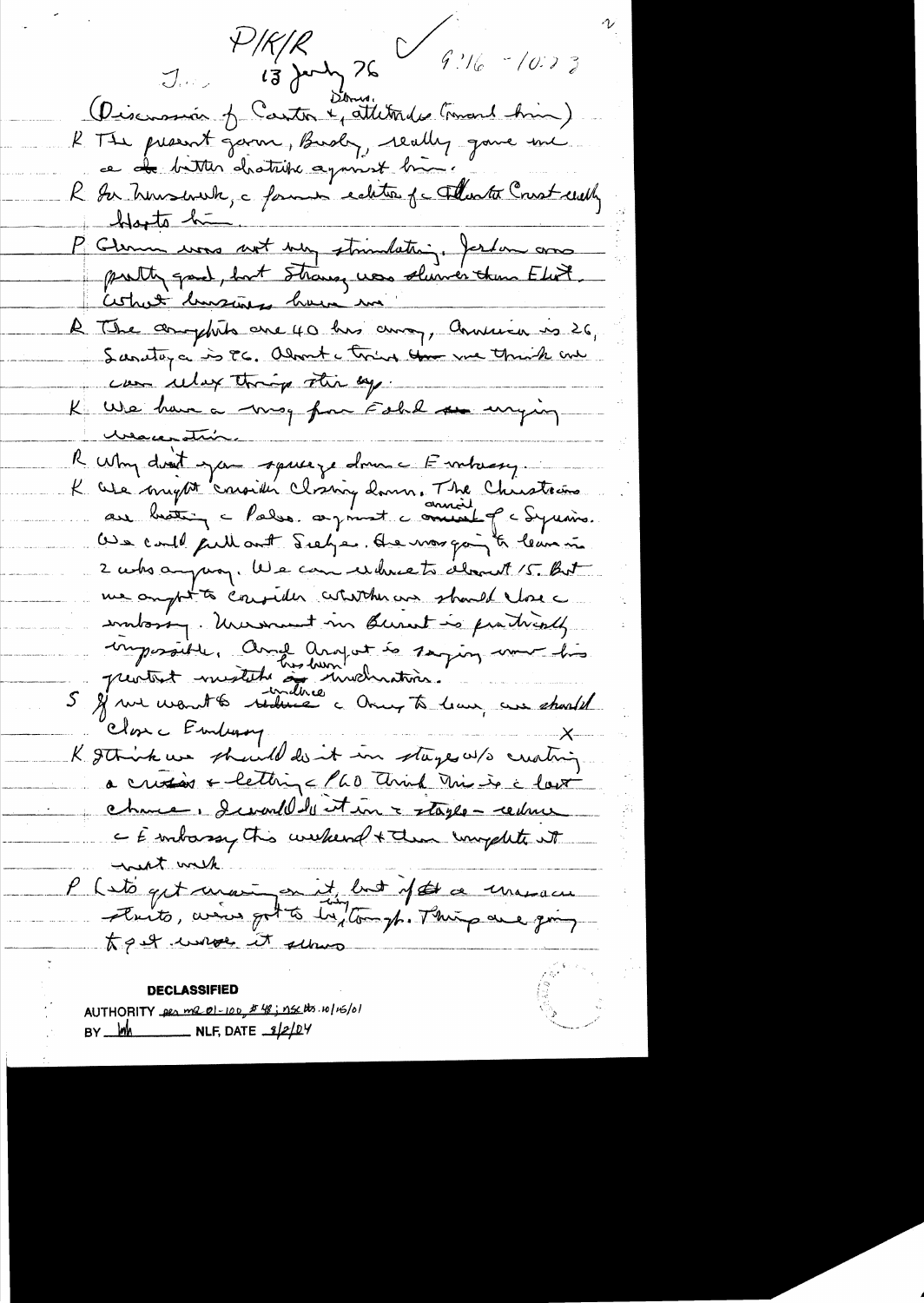Scheenful cooks

in good shope. (Danis K Strategymary me are possible antervies) P & ser un brave P-34 frigate in Ronya. K Here es pessant claquation a plan Caucina P-3, Frigate, carrier Tora force). (Tentatrily busy Carrier around Diego Guicia + let one ship for took force make a fort Call at Montage)  $P \oplus \mathcal{O}$ X. K I like - port call inha but let's part say c carrier is of in Indian Ocean, not of Kinga K It want a shade to far. H-added a personal Comment which was adout TU caused. Idn't think Grato should raish personal statements, but it bitist make on subtantive change-just sind P. Henrahmt creschitries. K hothing has progressed that for so end to that broth was il each rap 8-), not enough R Debut Monsieur procesa Comme + condemn I. K& Probach, but jurately he think it was good. R& String us should make stay on To do that. Thom know anim is a basture sortof K The known mp is a knownthing this mossiva fan Juin Comity R Caesarible Ranger innits & attens antifits for special ques. Will day a briging trac promis Purpointing. Unperere université des montres de la contation Kainetre Caesaribile process of trimed in Rhodins,